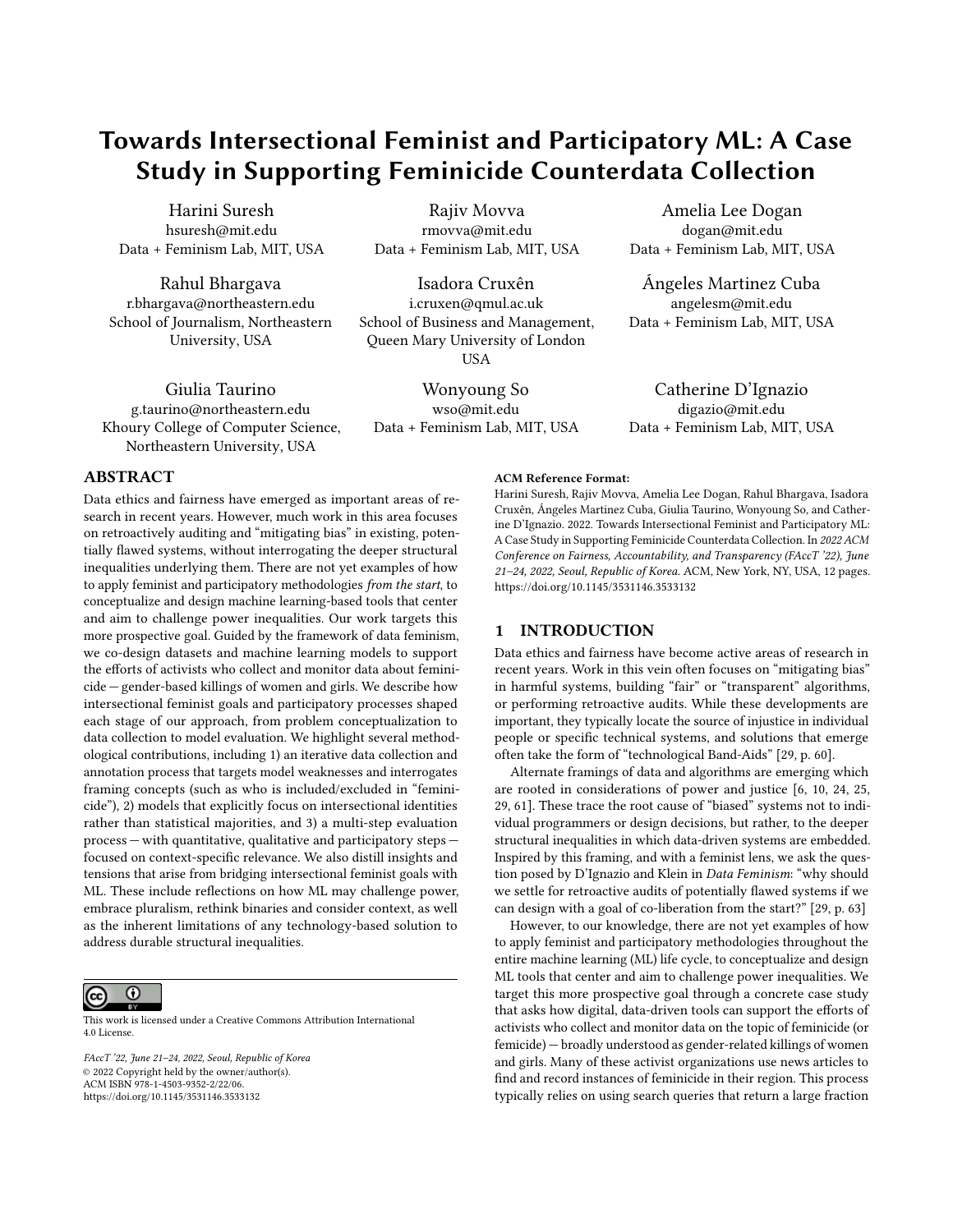of irrelevant results, adding to the arduous labor of monitoring this kind of violence [\[28\]](#page-10-4). Through co-design sessions with groups, we conceptualized, built, and deployed an ML-based system to deliver more relevant media results to activists on a regular basis, thus helping to facilitate their monitoring work.

In our initial pilot of the system, we found that it worked well for groups that broadly monitored all feminicides in a given region. However, the results were consistently not relevant for groups who focused on specific, racialized forms of feminicide (e.g., Black women in the US killed by police). In this paper, we focus on our subsequent efforts to perform iterative data collection, modeling and evaluation steps to build out context-specific models for two organizations that monitor gender-related killing as it intersects with white supremacy, state violence and colonialism. Throughout this process, we take an explicitly feminist approach, both in our overaching process—which we strive to make iterative, reflexive, contextual, and participatory—as well as the technology we build. In particular, we draw on four principles of data feminism that are most salient to our work: challenge power, embrace pluralism, consider context, and rethink binaries and hierarchies. We describe how these goals shaped each stage of our approach, from problem conceptualization to data collection to model evaluation.

We highlight several methodological contributions, including 1) a data collection process in which we iteratively identify and incorporate context-specific examples that target model weaknesses, 2) annotation and modeling methods that incorporate sociohistorical context and explicitly focus on intersectional identities, and 3) a three-stage evaluation process — with quantitative, qualitative and participatory steps — focused on real-world, context-specific usefulness.

At the same time, we acknowledge the ongoing tensions we grappled with, and areas where our tools currently fall short. In doing so, our contribution is two-fold: we describe our approach to this specific case study in detail, but also aim to provide inspiration for how to mobilize intersectional feminist values in technology more generally. We conclude with the idea that intersectional feminist and participatory ML is possible, but that the creators of such systems should consider themselves in the humble and bounded role of supporting and sustaining activist efforts to shift power.

### 2 BACKGROUND AND RELATED WORK

## 2.1 Power, Oppression, and Intersectional Feminism

Our work builds on intersectional feminist thought, and stems from the acknowledgement that power is not equally distributed in the world. By power, we refer to configurations of structural privilege, in which certain groups experience unearned advantages — i.e., because they control the dominant institutions of law, education and culture [\[17,](#page-10-5) [29,](#page-10-0) p. 24]. Systems of oppression arise because of the unequal distribution of power, and involve the systematic mistreatment of certain groups of people by others. There are many dominant and marginalized identities in society, and forms of oppression manifest differently across them. For example, gender oppression takes the form of cissexism, heterosexism and patriarchy, while racial oppression manifests in racism and white supremacy. Other forms of oppression include ableism, colonialism and classism.

These various dimensions of disempowerment converge in complex and unique ways for groups and individuals [\[21\]](#page-10-6). The concept of intersectionality provides a contrast to single-axis or additive views of how discrimination manifests. Intersectional feminism is grounded in a long history of Black feminist thought stretching back to at least the mid-1800s [\[60\]](#page-10-7) and into the present day [\[18\]](#page-10-8), and conceptualized in particular by Kimberlé Crenshaw [\[20\]](#page-10-9) and the Combahee River Collective [\[16\]](#page-10-10). Intersectionality comprises an analytical framework based on the premise that different systems of power are interdependent, "mutually constructing one another" and producing complex social inequalities that fundamentally shape both individual and group experiences [\[18,](#page-10-8) p. 16].

An intersectional view situates all systems of oppression as interlocking axes that construct what Patricia Hill Collins names the matrix of domination [\[17\]](#page-10-5). The matrix of domination describes four interrelated domains that operate at different scales of granularity, from interpersonal to institutional, shaping society and human actions. These include the structural domain, where oppression is organized and codified in law and policy; the disciplinary domain, where it is enforced through bureaucracy and hierarchy; the hegemonic domain, in which oppressive ideas are circulated through culture and media; and the interpersonal domain, which captures the everyday lived experiences of individuals. Different systems of oppression manifest across each domain to different degrees and generate dynamics of subordination and vulnerability in varying ways. Ultimately, they converge to create very real consequences, such as the invisibility of violence against women of color [\[21\]](#page-10-6).

Together, intersectionality and the matrix of domination show that there are not clean cut distinctions between victims and oppressors; rather, each individual "derives varying amounts of penalty and privilege from the multiple systems of oppression which frame everyone's lives" [\[17\]](#page-10-5). This understanding motivates the goal of co-liberation: the idea that dismantling interlocking systems of oppression is necessary for everyone's collective freedom.

#### 2.2 Participatory and Feminist ML

While intersectionality and the matrix of domination are conceptual models for how inequality is structured and reinforced, expanding participation is often suggested as a method for rectifying imbalances of power. Sloane et al. [\[72\]](#page-11-2) survey three main forms that "participation" has taken in ML. Most frequently, much of ML involves participation as work, where people (often unknowingly) contribute examples [\[35\]](#page-10-11) and annotations [\[63\]](#page-11-3) to large-scale datasets, e.g., through systems that monitor activity [\[66\]](#page-11-4) or scrape web data [\[26\]](#page-10-12). This work is typically unacknowledged and poorly compensated (if at all), and it does not meaningfully integrate user perspectives [\[7,](#page-9-1) [40\]](#page-10-13).

More recently, there has been increasing awareness of the importance of more meaningful community and end user participation during the development of machine learning systems [\[52\]](#page-10-14). This can take the form of participation as consultation [\[72\]](#page-11-2), where stakeholders are consulted at specific points throughout the development process for need-finding or feedback [\[9,](#page-10-15) [13,](#page-10-16) [56\]](#page-10-17). While potentially promising, this setup is inherently top-down, "designing for" groups rather than committing to their ongoing inclusion [\[36,](#page-10-18) [57,](#page-10-19) [77\]](#page-11-5). In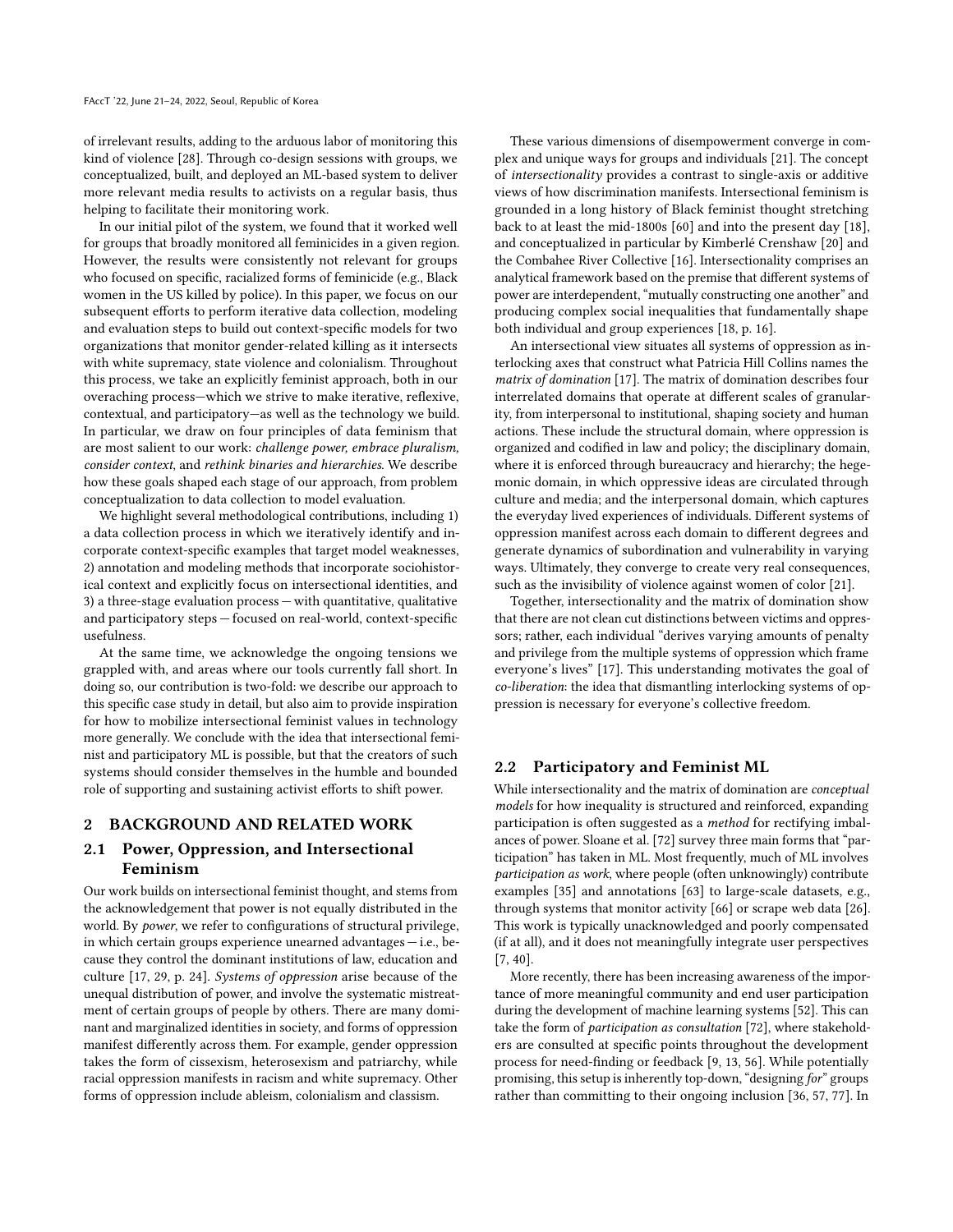contrast, participation as justice involves more long-term relationships with participants "based on mutual benefit, reciprocity, equity and justice" [\[72\]](#page-11-2). These types of approaches focus on "designing with" communities to ensure outcomes are valuable to diverse and minoritized stakeholders [\[45\]](#page-10-20). Participation as justice  $-$  i.e., centering the voices of marginalized groups throughout the whole ML life cycle — is critical if we want to design for the goal of co-liberation.

However, while such participatory approaches have been more widely explored in peripheral domains (e.g., participatory action research [\[5\]](#page-9-2), design justice [\[19\]](#page-10-21), disability justice [\[41\]](#page-10-22), environmental justice [\[3\]](#page-9-3)), they are fairly rare in practice during ML development. Some examples from recent years focus on community-oriented educational materials: for example, the Algorithmic Equity Toolkit is a set of tools for recognizing and understanding algorithmic systems co-designed with community stakeholders [\[48\]](#page-10-23); similarly, "A People's Guide to AI" [\[62\]](#page-11-6) aims to create accessible educational materials about AI tools and their consequences. Others target specific points during the development process: e.g., the Contextual Analysis of Social Media (CASM) approach is a method for data labeling in which community expertise shapes a team-based annotation process [\[64\]](#page-11-7). In our work, we use intersectional feminist thought as a guide for understanding how to incorporate meaningful participation throughout the entire ML life cycle, from problem conceptualization to system evaluation and deployment.

Other work has considered the implications of feminist epistemologies to areas of ML. For example, Hancox-Li and Kumar [\[42\]](#page-10-24) apply the frameworks of situated knowledge and standpoint theory [\[44\]](#page-10-25) to understand the values implicit in feature importance methods. Barabas et al. [\[4\]](#page-9-4) explore how the concept of "studying up" [\[59\]](#page-10-26) could be used to reorient ML research questions to better confront power. Gray and Witt [\[39\]](#page-10-27) outline a mix of technical, social and cultural interventions that constitute a feminist data ethics of care approach to ML. And Buolamwini and Gebru [\[11\]](#page-10-28) bring an intersectional lens to model evaluation, considering the performance of facial analysis systems not only across skin tones or across genders, but also across specific intersections of them. Our own work specifically builds on the framework laid out in Data Feminism, which introduces seven principles for thinking about and using data that are "informed by direct experience, by a commitment to action, and by intersectional feminist thought" [\[29\]](#page-10-0).

# 2.3 Feminicide, Counterdata Collection and Media Analysis

The term femicide [\[68\]](#page-11-8) is broadly understood to mean the genderrelated killings of women and girls [\[34\]](#page-10-29). Latin American feminists have built on this work and introduced the term feminicidio (feminicide), as a way to capture the systemic nature of this violence and the role of the state in enabling it through either omission, negligence or complicity [\[54\]](#page-10-30). Activists in Latin America have also played a pivotal role in bringing worldwide attention to the issue of feminicide through powerful demonstrations and movement-building, and eighteen countries have instituted legislation criminalizing feminicide [\[14\]](#page-10-31). However, policies to ensure adequate information collection have not followed, and official government data on gender violence and feminicide remain incomplete, difficult to access, infrequently updated, contested, and underreported due to stigma,

victim-blaming, or matters of legal interpretation [\[8,](#page-10-32) [37,](#page-10-33) [50,](#page-10-34) [70,](#page-11-9) [76\]](#page-11-10). Incomplete or inaccurate records of feminicide can be understood as missing data, resulting from power imbalances — across all four domains of the matrix of domination — in the collection environment. Missing data masks the systemic nature of this violence, allowing it to go unpunished. In this sense, the lack of information can be interpreted as an active form of "women disempowerment" [\[53\]](#page-10-35), in the constructed process of gendered delegitimization that results from heteroimposed "patriarchal pacts" [\[2\]](#page-9-5) and normative violence [\[12\]](#page-10-36). "In such a framing, women are set up to be forgettable. Ignorable. Dispensable — from culture, from history, and from data. And so, women become invisible" [\[22,](#page-10-37) p. 21]. This is particularly true for groups at the intersection of patriarchy and other forces of domination, like settler colonialism, and the movement around Missing and Murdered Indigenous Women, Girls and Two Spirit people (MMIWG2) was founded to challenge the invisibility of this violence.

When the state and its institutions fail to collect important data, civil society organizations increasingly step in to fill these gaps, performing counterdata collection as a way to regain empowerment, legitimization, and visibility [\[23,](#page-10-38) [29,](#page-10-0) [58\]](#page-10-39). Counterdata science practices mount an explicit challenge to the data practices (collection, analysis, deployment, visualization, ethics, values) of mainstream, well-resourced "counting institutions" such as governments and corporations [\[27\]](#page-10-40). As Alice Driver notes in the case of Mexico, "the most accurate records of feminicide are still kept by individuals, researchers, and journalists, rather than by the police or a state or federal institution" [\[30,](#page-10-41) p. 7].

In the absence of reliable "official" data sources, anti-feminicide activists in the field build significant data acquisition pipelines to support creating databases of incidents from media reports. From a data perspective, this work is similar to media analysis projects undertaken in computational social science where informatic tasks include event detection, content extraction, classification, and entity extraction. Platforms such as Media Cloud [\[69\]](#page-11-11) and GDelt [\[55\]](#page-10-42) aggregate and collate news stories from the open web to support media research projects. Various projects support extracting and annotating content from news corpora to identify entities, dates, and more [\[33,](#page-10-43) [46\]](#page-10-44). Researchers have combined those systems, and built others, to study the emergence of protest movements, creating automated classification systems to analyze their representation in the news [\[43\]](#page-10-45). Others have built systems to automatically detect and extract victims of police killings in the US [\[49\]](#page-10-46), and analyze shifts in narrative frames employed by the media to discuss them [\[81\]](#page-11-12).

#### 3 CASE STUDY: DATA AGAINST FEMINICIDE

The Data Against Feminicide project — co-organized by the Data + Feminism Lab at MIT, Feminicidio Uruguay, and the Latin American Initiative for Open Data (ILDA) — is an initiative intended to support feminicide data activists through knowledge-sharing, technology development and community building. Since 2020, the project has conducted semi-structured interviews with 31 monitoring organizations based mainly in the Americas, with a focus on Latin America. Through these interviews, it became clear that most organizations use media articles to identify cases of feminicide in their regions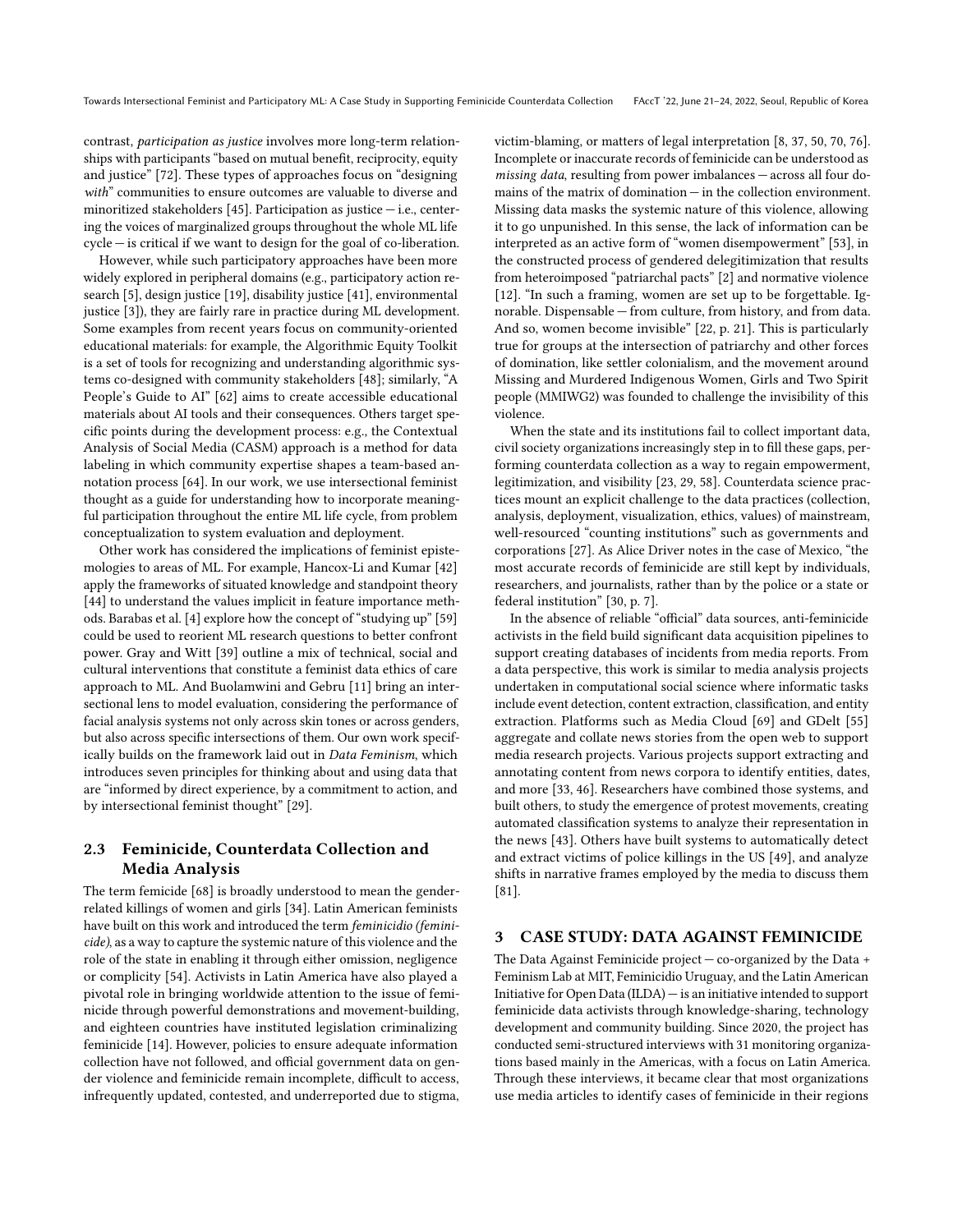[\[28\]](#page-10-4). However, a consistent issue is that many of the articles retrieved via search queries are not relevant. In practice, activists spend much of their time reading articles that are not instances of feminicide (but that might describe other violent or traumatizing events) in order to find the minority that are feminicide, which is both emotionally taxing and time consuming.

Through co-design sessions with groups, we conceptualized, built, and deployed an ML-based system to deliver more relevant media results to activists on a regular basis (referred to from here as Email Alerts). The system uses news content from Media Cloud, an open source platform for analysis of online news [\[69\]](#page-11-11). A particular organization using the Email Alerts system can customize a search query and set of place-based media sources to best suit their project needs. Media Cloud then retrieves matching articles from its continually updated database of global news stories, which are run through a machine learning model we developed that predicts the probability that the article will be relevant to the organization (i.e., describes an instance of feminicide). Articles above a particular probability threshold (which defaults to 0.75) are sorted by the probability of feminicide and delivered in a daily email digest (matching activists' existing workflows) and can also be viewed in an online dashboard.

Our focus in this paper is on the development and evaluation of the ML models used to filter articles. For our initial prototype, we collected and annotated two datasets of 399 and 424 articles, respectively: the first in English, in collaboration with Women Count USA (a US-based activist group), and the second in Spanish, in collaboration with a Feminicidio Uruguay (a Uruguay-based activist group). This data was used to train two language-specific logistic regression models to predict the probability of feminicide from the text of an article. The English and Spanish models achieved 84.8% and 81.6% accuracy in 5-fold cross-validation, respectively. Further details about data collection, annotation, and model performance for this initial iteration can be found in D'Ignazio et al. [\[32\]](#page-10-47).

Our results with this initial version of the model served as a proofof-concept that such a system could reduce the burden of labor for activists in this space, and in Spring 2021, we ran a two-month pilot with seven groups to gauge if and how it would help in practice. The pilot was run simultaneously in Spanish and English, with four groups based in the United States, one group in Uruguay, and two groups in Argentina. Among the four English groups, we received dramatically different feedback about the model's performance. Women Count USA, which monitors all US feminicides, reported that the results were overall very relevant and useful. Another organization, Black Femicide US, monitors femicides of Black women and reported mixed but still useful results, with around 4 out of every 10 articles the system sent being relevant. Both have continued using the system in their work. However, the system did not source relevant results for two organizations in particular, both of which monitor specific, intersectional types of feminicide: 1) Sovereign Bodies Institute (SBI), a group who tracks missing and murdered Indigenous women, girls, and two spirit people (MMIWG2) and 2) the African American Policy Forum (AAPF), who monitor police violence against Black women as part of the #SayHerName campaign. Feedback from these groups consistently showed a lack of relevant articles being returned by the system, despite modifying the search queries to add relevant terms. The groups' frustration could

be heard in comments in focus groups and weekly surveys—for example, an activist from SBI wrote, "The majority of articles are not relevant to our focus, which means I'm actually spending more time than usual trawling through potential additions because I'm reviewing so many more news articles than usual." As we reached the conclusion of the pilot, it became apparent that groups dealing with general feminicides (i.e., all women killed in a specific region) were much more satisfied with the tools than groups that monitored more intersectional forms of such violence.

Our participatory development and evaluation processes made it clear that the model needed to be adjusted to better serve projects with more targeted monitoring needs. A commitment to intersectionality means that systems should work not only for the mainstream, majority use case, but also for those on the margins; and it means acknowledging that this might require dedicating additional time and resources to these specific intersectional use cases. With agreement from the two groups, we went through further iterative data collection, modeling and evaluation steps to deploy new models for their specific monitoring needs. The rest of the paper focuses on motivating and describing this development process, the resulting models, and the underlying theoretical prompts this project creates for those working to create participatory approaches to machine learning informed by intersectional feminism.

# 4 IMAGINING AN INTERSECTIONAL FEMINIST APPROACH TO ML

Throughout this project, we strive to take an explicitly feminist approach, both in the technology we built and our overarching process. To do so, we build on the intersectional feminist principles proposed by Data Feminism [\[29\]](#page-10-0). In this section, we focus on four principles that are most salient to our work: challenge power, embrace pluralism, consider context, and rethink binaries and hierarchies. We describe how they shaped our research questions, our approach, and the resultant tools we built. At the same time, we acknowledge the ongoing tensions we grappled with, and areas where our tools currently fall short. Our goal is both to illustrate our approach to this specific case study, as well as provide inspiration for how to mobilize intersectional feminist values in technology more generally.

## 4.1 Challenge Power

Focusing on the problem of gender-related violence might seem like it is inherently challenging power. However, there are many possible directions within this space that could be pursued — not all of which challenge power to the same extent. A deeper examination of how unequal power manifests in each domain of the matrix of domination guides what we choose to build and who we work with. For example, in the structural domain, we understand that data about feminicide is missing in large part because the state and its institutions neglect to collect and report adequate information about it. Activists who collect counterdata challenge and hold these institutions accountable, reclaiming power in the process. With an intersectional lens, we can further understand how unequal power manifests differently for people or groups fighting multiple, intersecting systems of oppression. In the disciplinary domain, for example, victim blaming and a failure to investigate are particularly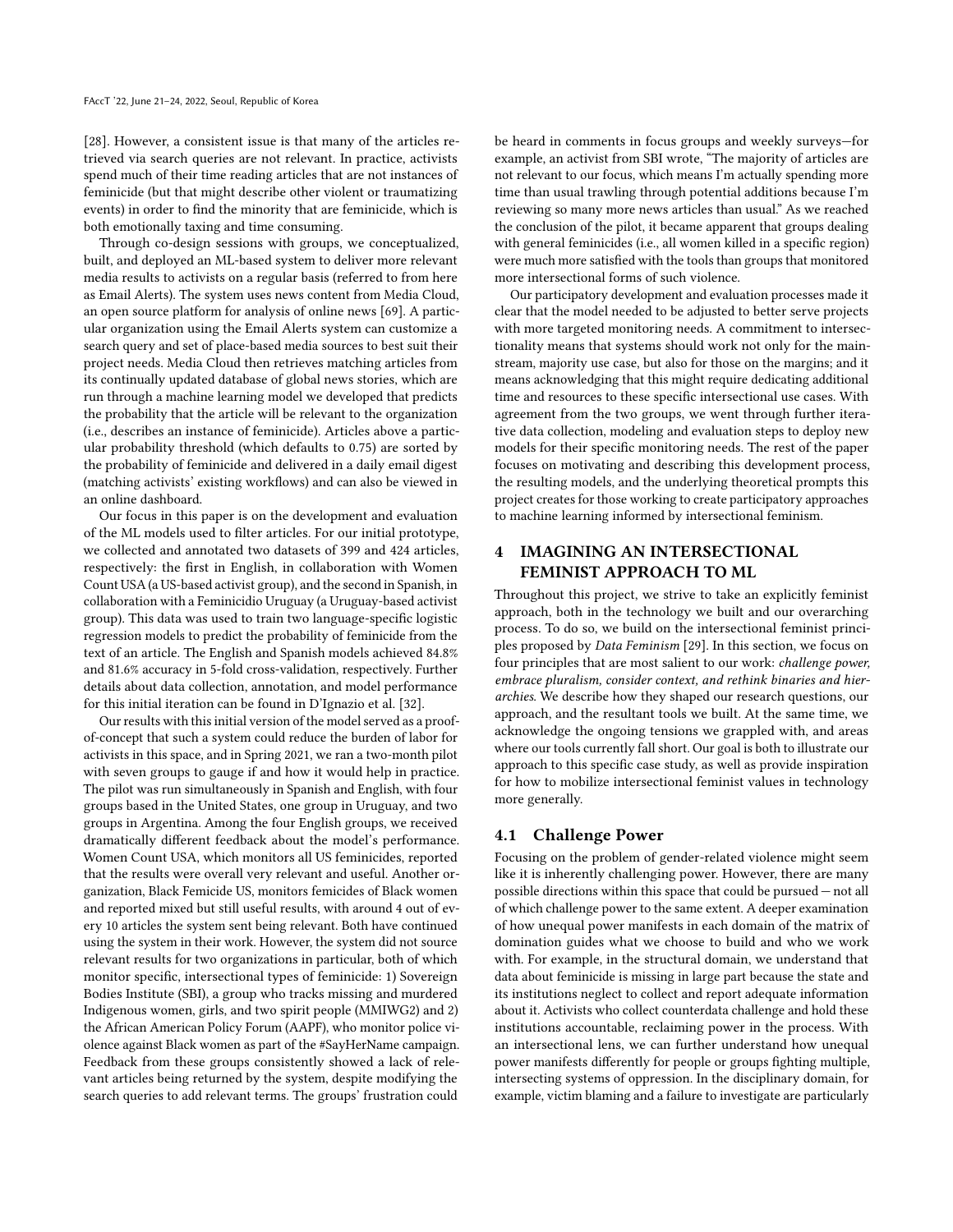prominent when the victim is Black or when the case involves police violence [\[31\]](#page-10-48). In the hegemonic domain, biased media narratives misgender or ignore trans people, disregard Indigenous identity, or stigmatize and blame sex workers for violence inflicted on them [\[73,](#page-11-13) [79\]](#page-11-14).

Throughout our work, then, rather than support governmental organizations or large international NGOs, we collaborate with and build tools in service of civil society activists. Moreover, to truly challenge power involves not only getting our tools to work for the broadest, majority group, but also for those on the margins who are face multiple intersecting oppressions. Here, we choose to work with a range of organizations monitoring feminicides, including those with specific, intersectional focuses (e.g., Black women in the US killed by the police). And in practice, throughout the development process, the problems we focus on center around getting our system to work equally well for groups monitoring intersectional violence, rather than only improving upon a singular version that primarily benefits the general, majority cases.

#### 4.2 Embrace Pluralism

To embrace pluralism means insisting that "the most complete knowledge comes from synthesizing multiple perspectives, with priority given to local, Indigenous, and experiential ways of knowing" [\[29,](#page-10-0) p. 125]. Embracing pluralism explicitly calls for the use of participatory methods throughout the ML process, from project inception through deployment, in support of "locally informed, ground-truthed insights that derive from many perspectives."

This principle fundamentally shapes our research process, which is iterative and participatory. The project is co-led by three people with diverse backgrounds and positionalities, including a counterdata activist who helped surface the value of activists' situated knowledge from the start. The ideas we chose to develop were brainstormed in participatory co-design sessions with two activist groups working in different contexts, and piloted with seven organizations across four countries. A pluralistic process helps enable conceptual pluralism — wherein the framing of the problem is cognisant of and affirms the value of multiple perspectives rather than enforcing a single ground truth. For example, while developing our datasets and models, we collected and annotated data in collaboration with each group, with the understanding that a case that was relevant to one group might not be relevant to another, and vice versa. And importantly, our goal is to support the work that activists are already doing — not to replace or override it.

#### 4.3 Consider Context

To consider context means acknowledging that "data are not neutral or objective" [\[29,](#page-10-0) p. 149]. Rather, data — and missing data — are the product of unequal social relations, and this context is critical for accurate and ethical analysis.

In our project, the importance of context became clear after our first phase of model development, in which we used the same language-specific feminicide-detection model for each of the pilot organizations. While some groups (in particular, those that broadly monitored all types of feminicide) found they were receiving relevant results, others (those that focused on specific, intersectional cases, such as MMIWG2) struggled to find any relevant results at

all. If we think about the data (which in our case, are news articles) as being produced within the context of intersecting systems of oppression, we can understand that the way that different forms of violence are reported about (as well as if they are reported about at all) can be vastly different. For example, cases of MMIWG2 are often under-reported; and when they are reported, the articles often omit Indigenous identity or other key information [\[38\]](#page-10-49). Cases involving police violence are often written with biased, victim-blaming narratives [\[31\]](#page-10-48). In addition, we found that many US-based Indigenous news sources are published as PDFs, a model of distribution that wasn't readily ingestible by Media Cloud, which was built to support the dominant form of RSS-based syndication and distribution. As we found, by not considering this context, a one-size-fits-all model fails on these types of cases.

In subsequent rounds of development and evaluation, we have built out different models for groups that work in different contexts and face different challenges. In part, this involved iterative, contextspecific data collection/annotation in collaboration with each group. Our evaluation is also multi-step and contextual, acknowledging that a model that works for one group might not work for another, and that a model that performs well on a test sample might perform differently once deployed in a real-world context.

#### 4.4 Rethink Binaries and Hierarchies

Rethinking binaries and hierarchies means "challenging the gender binary, along with other systems of counting and classification that perpetuate oppression" [\[29,](#page-10-0) p. 18]. As mentioned previously, we intentionally work not only with groups that view their work as recording "feminicide," but also with those that monitor other types of gendered and racialized violence. We annotate the datasets for each group in accordance with what they consider relevant, rather than an arbitrary binary gender label.

However, our ability to challenge binaries and categorization schemes is an ongoing limitation of this work. While many activist organizations do include murders of trans people in their definition of feminicide, for example, these cases tend to be recorded much less frequently. The reasons for this are complex, but include a lack of legal protections in the structural domain, misgendering and victim-blaming in the disciplinary domain, and media bias in the hegemonic domain. LGBTQ+ activists have overcome some of these barriers by relying on community members and ally networks to identify trans violence. News article-based ML classifiers would not be as helpful for this work, and may even perpetuate erasure by learning victims' incorrect genders.

Even beyond gender, choosing categorization schemes to use in each dataset brought up unresolved tensions. For example, AAPF focuses on recording cases of Black women in the US killed in police violence. We annotated the corresponding dataset with "police violence" and "feminicide" labels, but did not include a "race" annotation due to the difficulty of inferring it from most news articles. As a result, ML classifiers trained on this data are not able to capture the specific intersectional cases of interest, and we aren't able to internally evaluate the model's performance on Black women specifically.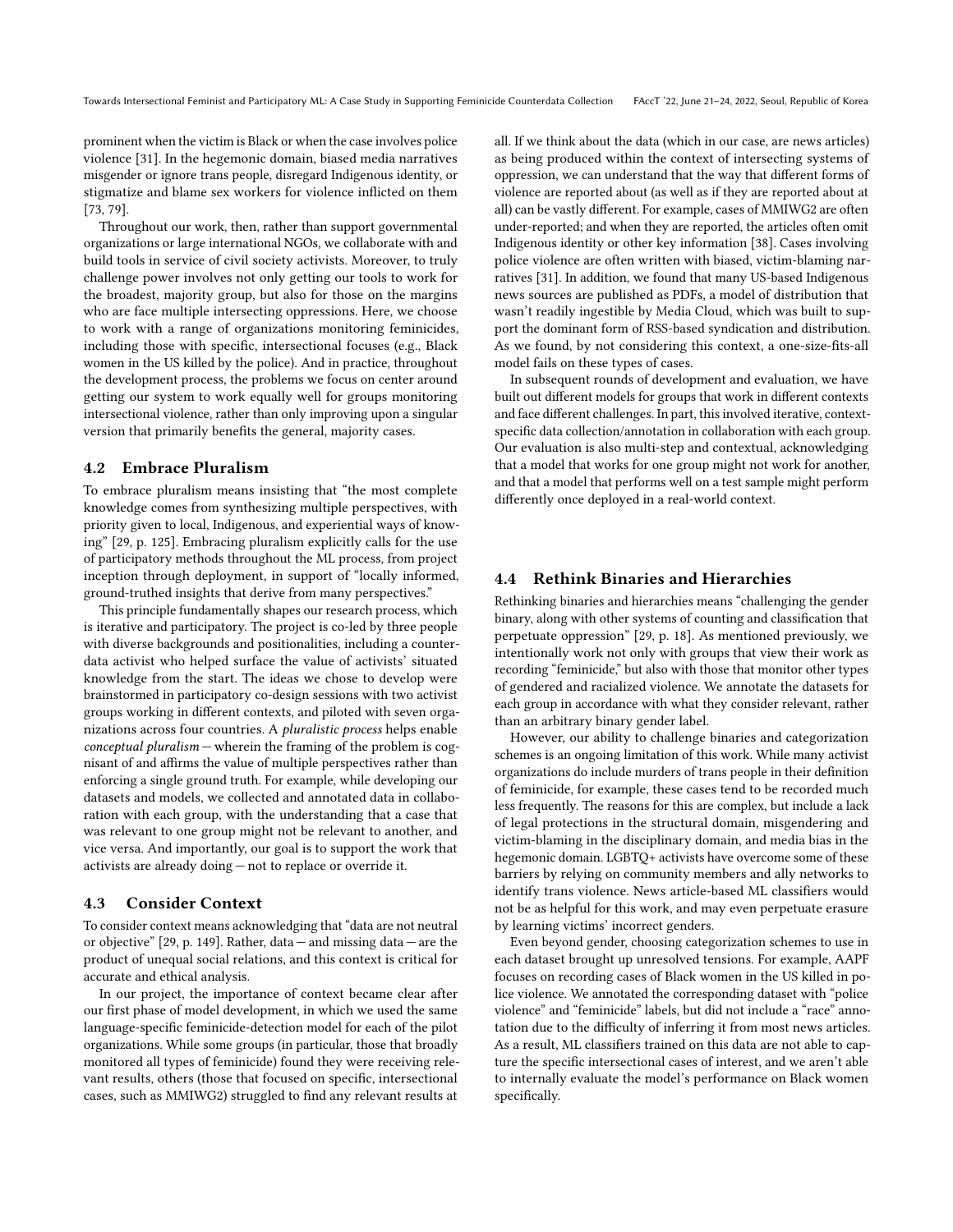FAccT '22, June 21–24, 2022, Seoul, Republic of Korea



Figure 1: Our data collection process involves iteratively collecting context-specific positives (e.g., by sourcing ground-truth articles from organizations' existing databases) and context-specific negatives (e.g., by identifying and collecting types of negative examples close to the decision boundary, for which the model is underspecified).

# 5 DEVELOPING CONTEXT-SPECIFIC FEMINICIDE DETECTION MODELS

In this section, we describe the methods we used to develop and evaluate context-specific models for SBI and AAPF. This consists of four main steps: 1) data collection, where we iteratively collect context-specific examples to target model weaknesses, 2) data annotation, where we re-annotate data with multiple relevant attributes, 3) modeling, where we explore how to build and combine models that center specific intersectional identities, and 4) evaluation, where we define appropriate metrics of success and how to assess them.

## 5.1 Data Collection

For SBI and AAPF, we collected additional data and trained models in an iterative process to target model weaknesses. The data we use are news articles, and a single example is a string containing the article full text.

**Round 1.** The initial pilot model was trained with general feminicide cases as positive examples and non-feminicides (usually other crimes) as negative examples. While this model was useful for broadly monitoring feminicide, it was not context-specific, and returned mostly unrelated cases for groups with a specific intersectional focus.

Round 2. In the subsequent round of context-specific data collection, we asked groups to send us articles they had already collected in their existing databases, which we used as positive examples. In line with embracing pluralism, this entailed a shift from a predefined notion of "feminicide" to a framing of predicting "relevant cases" for a particular group. We used a sample of cases from our initial

dataset (both general feminicides and non-feminicides) as negative examples. We then trained models using this data, and deployed them to the Email Alerts system, to monitor their performance in a real-world context (i.e., on the thousands of unseen articles pulled in daily from Media Cloud).

While the returned articles were vaguely relevant to the context (e.g., related to police violence), we still found that they were not finding the specific cases of interest. With AAPF, for example, we found that the list of returned articles was often dominated by police violence against Black men or cases where the police were investigating other violence, both of which are much more common in the media than Black women killed by the police. This shortcoming may be due to an underspecified decision boundary: while the positive examples we curated from the groups reflected specific and intersectional cases of interest, the negative examples were much more general, and did not include many cases close to the decision boundary. In this failure mode, the model may learn that positive cases involve police violence, but nothing drives it to learn the more specific intersectional identities of interest.

For SBI, we noticed a similar pattern — many of the highly-scored articles were generally about MMIWG2 developments (e.g., task forces being formed), rather than cases of a particular victim. Without context-specific negatives (e.g., MMIWG2-related articles that don't describe a particular case of feminicide), the model may have learned that any MMIWG2 terms indicate a positive article.

Round 3. In the next round of data collection, we focused on collecting more tailored negative examples, using both select external datasets as well as a sample of the previously unseen false positives returned by the previous model. For AAPF, we focused on collecting articles about police violence against Black men and cases where the police were investigating non-police-related violence. We sourced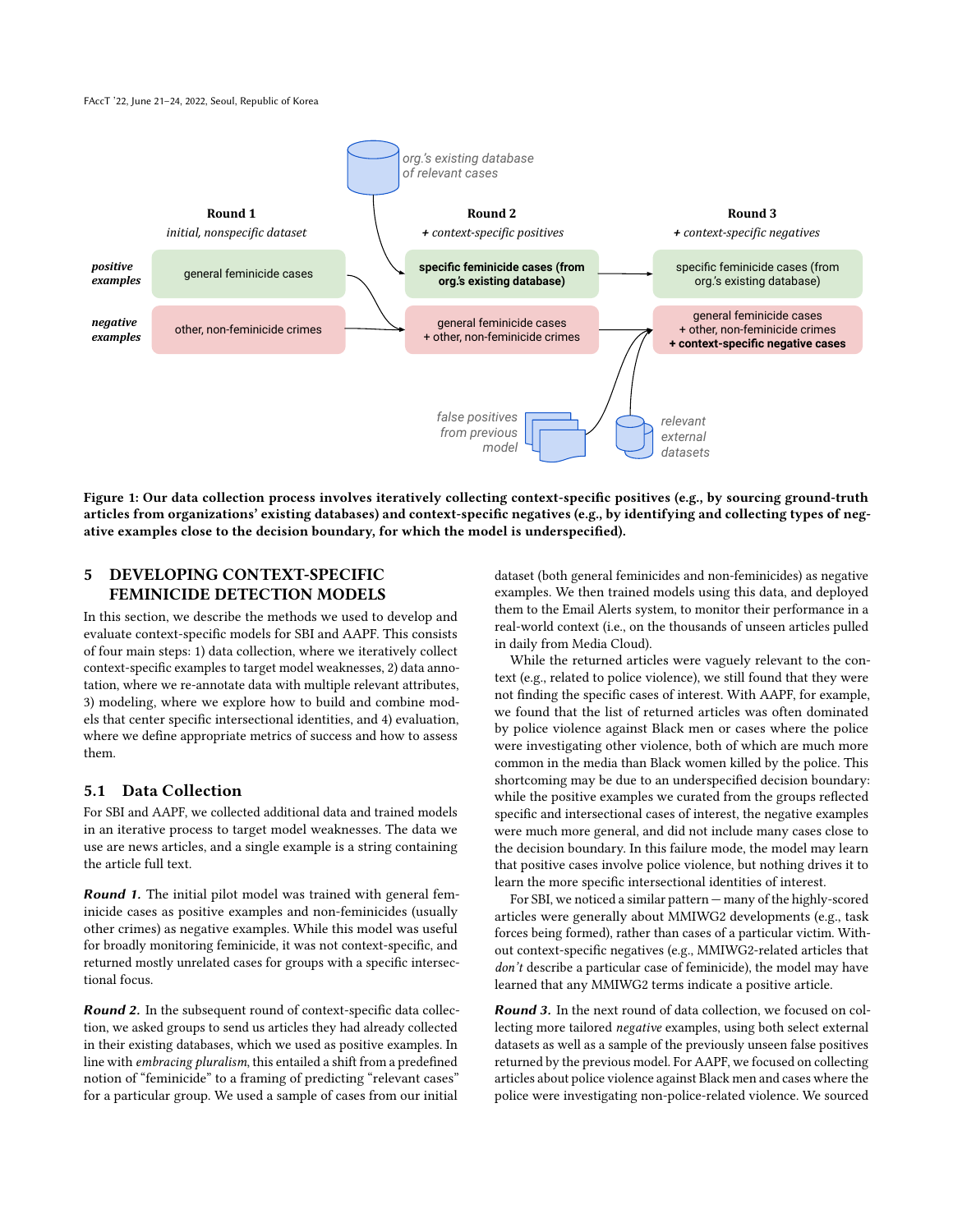<span id="page-6-0"></span>Towards Intersectional Feminist and Participatory ML: A Case Study in Supporting Feminicide Counterdata Collection FAccT '22, June 21–24, 2022, Seoul, Republic of Korea

|                                                                                                          | $\begin{array}{ l } \hline \textit{Feminicide}\\ \hline \textbf{Y} & \textbf{N} \end{array}$ |  |  |
|----------------------------------------------------------------------------------------------------------|----------------------------------------------------------------------------------------------|--|--|
|                                                                                                          |                                                                                              |  |  |
| Police Violence $\begin{array}{c c} \n\text{Y} & 249 & 168 \\ \hline\n\text{N} & 189 & 136\n\end{array}$ |                                                                                              |  |  |
|                                                                                                          |                                                                                              |  |  |
| Table 1: Data breakdown for AAPF.                                                                        |                                                                                              |  |  |

articles from external datasets such as the Washington Post's Fatal Force dataset [\[67\]](#page-11-15), Guardian's The Counted dataset [\[74\]](#page-11-16), and the Whose Deaths Matter? dataset [\[81\]](#page-11-12), as well as a sample of the new false positives returned by the prior model. For SBI, we collected context-specific negative examples of Indigenous non-feminicides (e.g. missing or murdered Indigenous men, or articles generally related to the MMIWG2 movement but not referencing a specific case) by sampling new false positives.

The data collection process for both organizations highlights the importance of targeted data collection to find negative examples: while activists provided lists of articles that can be used as positives, our work relies on iterative error analysis and data collection to develop a classifier with high specificity.

#### 5.2 Data Annotation

Even given more context-specific data, the model may still be limited by the default binary classification setup, in which examples either have a positive or negative label. In the datasets we compiled for AAPF and SBI, a positive label indicates the intersection of multiple identities and/or attributes. For AAPF, for instance, a positive example is one where there was police violence and the victim was a Black woman. For SBI, a positive example is one where the victim is Indigenous and a woman, girl, or two spirit person. With just a single, positive label, we leave it to the model to learn the complex decision boundary delineating examples with these intersecting attributes.

Moreover, treating all negative examples as equally irrelevant misses the ways in which they may actually be similar to the positive examples. For example, for AAPF, a case where police shot a Black man and a case where a white woman was killed by an intimate partner are both given the same negative label. However, the former shares the institutional violence and racism present in the positive cases, while the latter shares the root causes of sexism and patriarchy.

Annotating articles with multiple attributes allows us to build models that explicitly take into account the ways in which different systems of oppression manifest and interplay. For AAPF, we reannotated each example with two labels: "police violence" and "feminicide". For SBI, we annotated articles with both "MMIWG2 related/Indigenous news" and "feminicide or missing victim". The breakdown of examples (after additional data collection and reannotation) in the resulting datasets is shown in Tables [1](#page-6-0) and [2.](#page-6-1) In both cases, the intersection of the two new annotations represents a "positive" case. This framing allows us to incorporate this prior knowledge of the domain into the model architecture rather than expecting the model to automatically learn the specific intersection of interest. We expand upon these modeling options in the following section.

<span id="page-6-1"></span>

|                                                                                                                         |  | Feminicide or missing victim |     |  |
|-------------------------------------------------------------------------------------------------------------------------|--|------------------------------|-----|--|
|                                                                                                                         |  | $\mathbf Y$                  |     |  |
|                                                                                                                         |  |                              | 110 |  |
| MMIWG2-related or $\begin{array}{c c} \mathbf{Y} & 217 \\ \hline \text{Indigenous news} & \mathbf{N} & 201 \end{array}$ |  |                              | 151 |  |
| Table 2: Data breakdown for SBI.                                                                                        |  |                              |     |  |

#### 5.3 Model Development

Given a context-specific set of examples and multiple annotations, we explored a few different modeling approaches to identify the intersectional subgroups of interest. In both datasets, there are two labels: one for whether the article is related to the class of violence we want to monitor (police violence / missing and murdered Indigenous people), and one for whether the victim is a woman or girl (or two spirit person, in the case of SBI). We want to identify cases where both labels are true, i.e. cases of Black police feminicides for AAPF and cases of missing and murdered Indigenous women/girls/two spirit people for SBI.

Featurization. We tested two strategies to embed article full-texts: term frequency-inverse document frequency (TF-IDF) and Tensor-Flow (TF) Universal Sentence Encoder [\[15\]](#page-10-50). In TF-IDF, each article is converted to a word count vector, with values being normalized based on their frequency across the training dataset. Rare (< 5th percentile frequency) and common (> 95th percentile) words are excluded, along with stop words. Meanwhile, TF's sentence encoder is a Transformer-based model [\[75\]](#page-11-17) trained on unsupervised text from Wikipedia and news corpuses, and supervised data from the Stanford NLI (SNLI) corpus. The model outputs general-purpose embeddings with a variety of higher-order text features, and has been shown to perform well on tasks such as identifying semantically similar sentences.

We acknowledge limitations of both these approaches. Since TF-IDF only relies on word counts, it has trouble disambiguating the victim, perpetrator, and other people mentioned in an article. For example, TF-IDF would yield a similar featurization for an article describing a female victim or an article describing a female perpetrator, since both of those articles would typically have high counts of she/her pronouns. Though the sentence encoder can theoretically distinguish these cases by accounting for interactions between words, it may have other flaws: e.g. (1) it is trained on a very general text distribution, so it may ignore or poorly handle the language specific to our intersectional article set; (2) it condenses each article into a 512-dim embedding vector, which may lose relevant semantics and context.

Classifiers. As alluded to above, we went with the simplest models that would effectively discriminate our training set. We used logistic regression (LR) due to its quick training iteration times with our rapidly evolving datasets and limited computational resources. More complex decision trees or neural networks did not improve performance and tended to overfit, while a naive Bayes classifier did not perform as well as LR.

We tested three different modeling approaches to predict the intersectional labels which combined two annotations. These approaches are summarized below: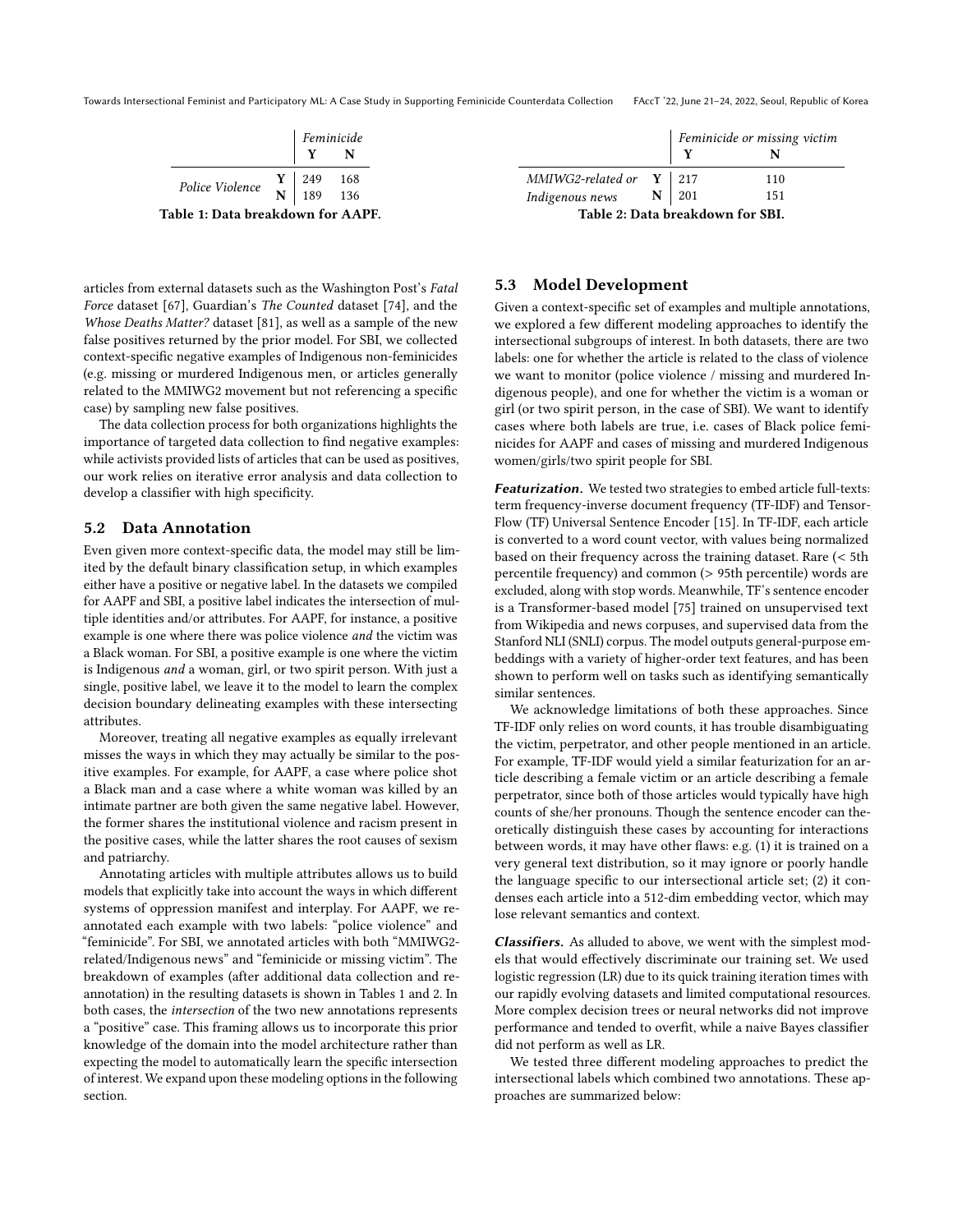- (1) Joint: In this approach, we train a single LR on the AND of the two labels. Positives are articles with both labels TRUE, while all others are negatives. Because this approach treats all victims not in the specific category of interest equally as negatives, Joint is equivalent to a single-label baseline.
- (2) HYBRID: We train two LRs independently on all articles, one for the feminicide label and one for the police violence / Indigenous-related label. These two predictors' outputs are then combined into a single intersectional prediction by using the product of their probabilities (multiplying worked better than addition or other weighting schemes).
- (3) CONTEXTUAL HYBRID: This model is similar to HYBRID in that we multiply the predictions from two LRs, one for each label. However, the feminicide predictor is made contextual, in that we only train it on the articles where the auxiliary label is TRUE. For example, the contextual model for police feminicides works by training one LR on all articles to identify police violence, and combining it with another LR trained only on the police violence articles to distinguish police feminicides from non-feminicide police violence.

We trained classifiers in Python with the scikit-learn package [\[65\]](#page-11-18). The LR models use L2-regularization, with the strength optimized via 5-fold cross-validation.

#### 5.4 Model evaluation

Our evaluation methodology consists of three main stages: 1) 5-fold cross-validation on our current datasets; 2) a monitoring phase where team members assess model performance on unseen, possibly out-of-distribution data in the real-world deployment context, and 3) an extended, participatory evaluation with the partner organization. The aim of this multi-level approach is to ensure that the models actually serve activists' needs in deployment, but also to build a degree of confidence in the models before requesting partner feedback, to avoid unintentionally over-burdening them.

In Stage 1, we compute internal validation performance by averaging across 5 training-validation splits of the dataset. In Stage 2, we deploy models to the Email Alerts system, using the same queries and media source configurations as each partner organization to reflect the actual deployment context. We then internally monitor the results returned by the system each day for approximately two weeks.

Our quantitative evaluation metrics for Stages 1 and 2 include the Area Under Precision-Recall and Receiver Operating Characteristic curves (AUPRC, AUROC), and Precision@K where  $K = 50$  and 100. Precision@K measures how many of the articles ranked in the top K are indeed positives, where the ideal ratio is 1. This metric is especially relevant to the downstream use case, where we would want to surface as many relevant cases as possible for an activist that only has bandwidth to look at a limited set of articles.

We proceed to **Stage 3** once the results of Stages 1 and 2 indicate an improved set of models. In this stage — which is currently ongoing — activists incorporate the new models into their regular workflows. Each week, we check in to gauge their feedback, both qualitatively (through semi-structured discussion) and quantitatively (through a small set of survey questions focused on result relevance).

#### 6 RESULTS

Here, we describe both quantitative and qualitative observations for Stages 1 and 2 of our evaluation. Stage 3 is currently ongoing, and is a longer-term evaluation in which each organization integrates the system into their workflow over a two-month period. While this is a necessary and important part of a feminist and participatory evaluation process, the analysis and results from this stage comprise a separate and significant contribution outside of the scope of this paper.

We also note that "success" can manifest in different ways beyond typical metrics — for example, in the extent to which trust is built with partner organizations, power and resources are shared, community is built, or future work is imagined [\[29\]](#page-10-0). In our project, beyond these three evaluative stages, we were humbled by both AAPF and SBI's willingness to extend their partnership with us, despite the initial tool not meeting their needs. Both participated as panel speakers in a community event our team organized for feminicide activists and spoke to the value of the collaboration [\[1\]](#page-9-6).

#### 6.1 Stage 1

After our additional data collection and annotation steps, we performed an internal quantitative evaluation of the different model architectures for both SBI and AAPF with 5-fold cross-validation.

We found that for the classifiers predicting the auxiliary label (e.g., police violence / Indigenous-related), TF-IDF featurization seemed to work better than the Universal Sentence Encoder embeddings. For example, for AAPF, the police violence predictor was able to identify police violence from words alone: many of these articles describe the officers involved and police-specific types of force, while they do not include words about domestic violence or other types of civilian assaults. Similarly, for SBI, cases explicitly framed as MMIWG2 typically include the exact phrase "missing and murdered," which can be identified effectively via word counts. Thus, a word count-based featurization (TF-IDF) was sufficient.

The reverse was true for the feminicide predictors, where the Universal Sentence Encoder was more effective than TF-IDF. We speculate that this is due to the relative complexity of this task, which involves disambiguating entities in the text, and the difficulty of using only word counts to so. The sentence embeddings may contain some additional information, e.g., to distinguish the perpetrator's gender from the victim's. There were fewer false positives of female perpetrators killing male victims when we used embeddings, which supports this hypothesis.

Therefore, for the HYBRID and CONTEXTUAL HYBRID models for both organizations, we used TF-IDF featurization for the police violence and Indigenous-related predictors, and sentence embeddings for the feminicide predictors. JOINT only uses one featurization, so we compared TF-IDF and embeddings and found that the latter worked better for both organizations. The Stage 1 results for AAPF and SBI are shown in Tables [3](#page-8-0) and [4](#page-8-1) .

For both organizations, CONTEXTUAL HYBRID achieves the highest aggregate metrics (AUROC, AUPRC), as well as the highest Precision@100, which is a particularly relevant metric for an activist's use case (minimizing false positives in a finite number of top-scoring articles). Importantly, both hybrid models performed better than JOINT, which is the baseline in which we train one model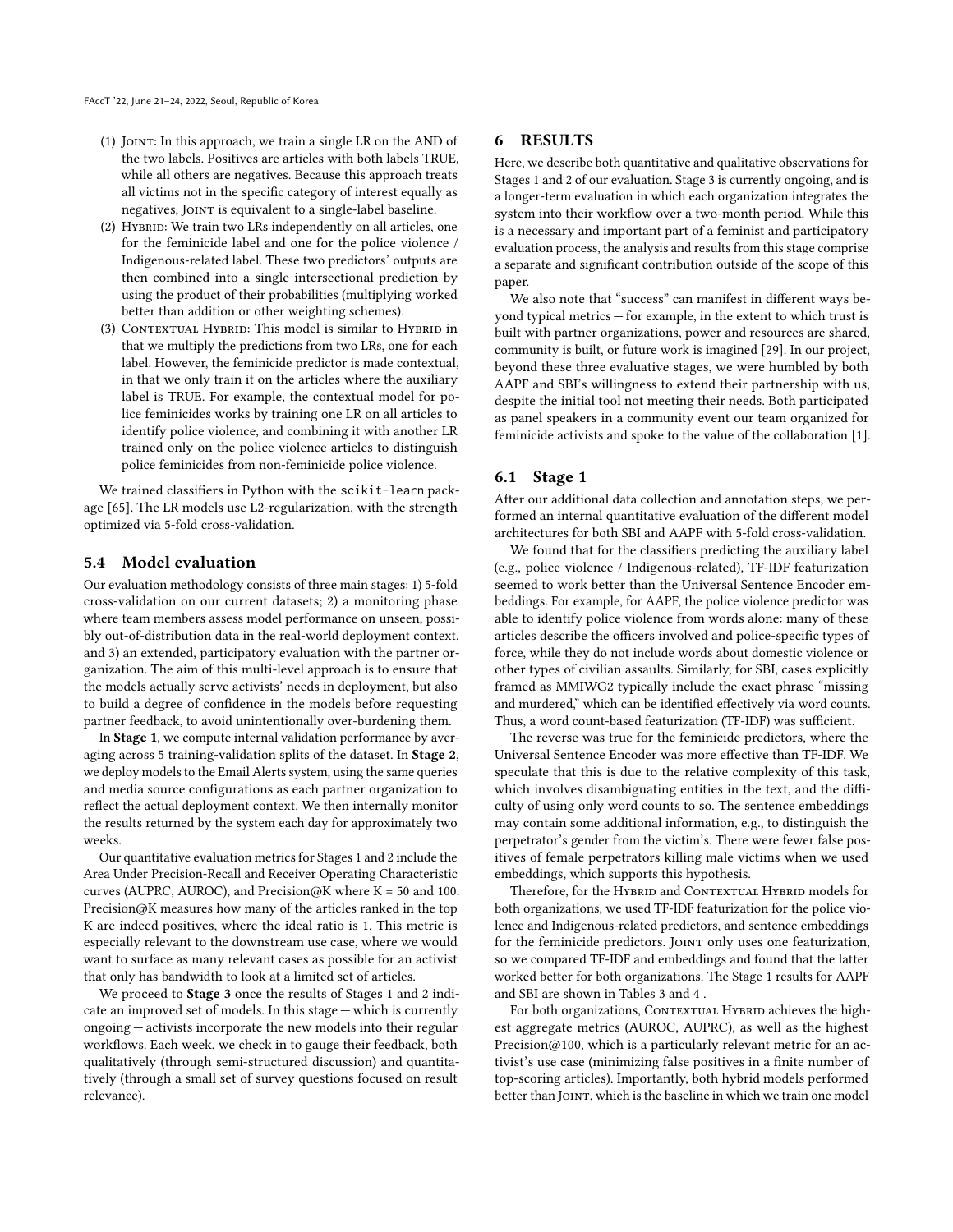<span id="page-8-0"></span>

|                   |       | AUPRC   AUROC | Precision@50 | Precision@100 |
|-------------------|-------|---------------|--------------|---------------|
| JOINT             | 0.881 | 0.913         |              | 0.97          |
| <b>HYBRID</b>     | 0.902 | 0.931         | 0.98         | 0.96          |
| CONTEXTUAL HYBRID | 0.921 | 0.944         | 0.98         | 0.99          |

| Table 3: AAPF model comparison. |  |  |
|---------------------------------|--|--|
|---------------------------------|--|--|

|                   |          | AUPRC   AUROC | Precision@50 | Precision@100 |
|-------------------|----------|---------------|--------------|---------------|
| JOINT             | 0.894    | 0.941         | 0.98         | 0.96          |
| <b>HYBRID</b>     | 0.913    | 0.954         | 0.96         | 0.95          |
| CONTEXTUAL HYBRID | 0.92     | 0.959         | 0.98         | 0.97          |
| ---               | $. \sim$ |               |              |               |

Table 4: SBI model comparison.

<span id="page-8-1"></span>on a single label representing the intersectional cases of interest. The improved performance over JOINT highlights that incorporating multiple annotations yields better intersectional performance.

Further, CONTEXTUAL HYBRID's success over base HYBRID underscores the importance of considering context. Because the feminicide predictor in the former is trained only on articles related to the context (e.g., only police violence articles), we can interpret it as predicting the probability of feminicide conditioned on context. It both reaffirms and is able to utilize our prior knowledge that these intersectional cases manifest and are written about in unique ways.

#### 6.2 Stage 2

For the next phase of evaluation, we launched projects on the Email Alerts system with the CONTEXTUAL HYBRID models trained for both AAPF and SBI. For both projects, there were fewer articles returned overall when compared with the original model before targeted data collection (for which there were significant false positives).

AAPF. While the articles returned were overall much more relevant than the previous, general model, many were still false positives, despite few false positives on our internal dataset. Specifically, of the 37 cases returned between 12/07/21 and 12/24/21, 12 described cases of Black women killed by the police. This finding reflects an inherent difficulty in logging feminicides, especially for an intersectional subgroup: though many Black women are unfortunately killed by police, these victims are a small fraction of the overall amount of violence that involves Black victims, women, and/or police. Additionally, Black women victims are systemically undercovered by most media outlets [\[78\]](#page-11-19). Compared to our relatively balanced training dataset, real-world news media displays extreme skew towards the "negative" article class, and hence it is nearly impossible to match internal metrics in deployment settings. While straightforward, this was an humbling realization to frame our expectations during practical evaluation.

Still, we tried to improve our model by learning from this stage. Many of the false positives made logical sense: for example, there were feminicides committed by civilians where the article described police arriving at the scene, or cases of female police officers killing

Black male victims (such as female officer Kim Potter killing Daunte Wright, which had an ongoing trial during our observation period). We collected 30 such false positives and added them to our dataset, and retrained the hybrid models. Interestingly, their internal performance decreased, with CONTEXTUAL HYBRID's AUPRC dropping by 6%, implying that these challenge examples were difficult for the model to adapt to. Despite lower metrics, there was some adaptation: when actually deployed, we observed fewer new false positives.

SBI. The returned articles from 12/01/21 to 12/15/21 were overall much more relevant than the previous, general model, with 17 out of 20 related to MMIWG2, and 10 out of 20 describing specific cases of MMIWG2. The false positives that appeared included a few cases where Indigenous men or boys were killed, but female relatives were also involved or quoted in the article. Other false positives included articles where the MMIWG2 movement was referenced outside of the context of a specific feminicide case. As we iteratively improve our models through collecting additional context-specific positives and negatives, we imagine adding a representative set of such false positives to our dataset to target those model weaknesses, mirroring our process for AAPF.

Overall, for both organizations, this stage yielded important insights: (1) During internal validation, a worse-performing model on a more challenging dataset may yield more relevant articles in practice. This connects back to considering context in model evaluation as in model development, since a model that appears to perform well in a lab setting may perform worse once deployed in its real-world context, and conversely, a model that performs more poorly in a lab setting may actually yield strong results when deployed in situ. (2) Our models have the most trouble disambiguating the roles of different entities in an article, which suggests that we might want to explore other featurization options (such as including hand-crafted linguistic features in addition to a learned sentence embedding [\[80\]](#page-11-20)) in future work.

#### 7 DISCUSSION

In this paper, we describe the process of building an ML-based system with feminist and participatory methods from the start.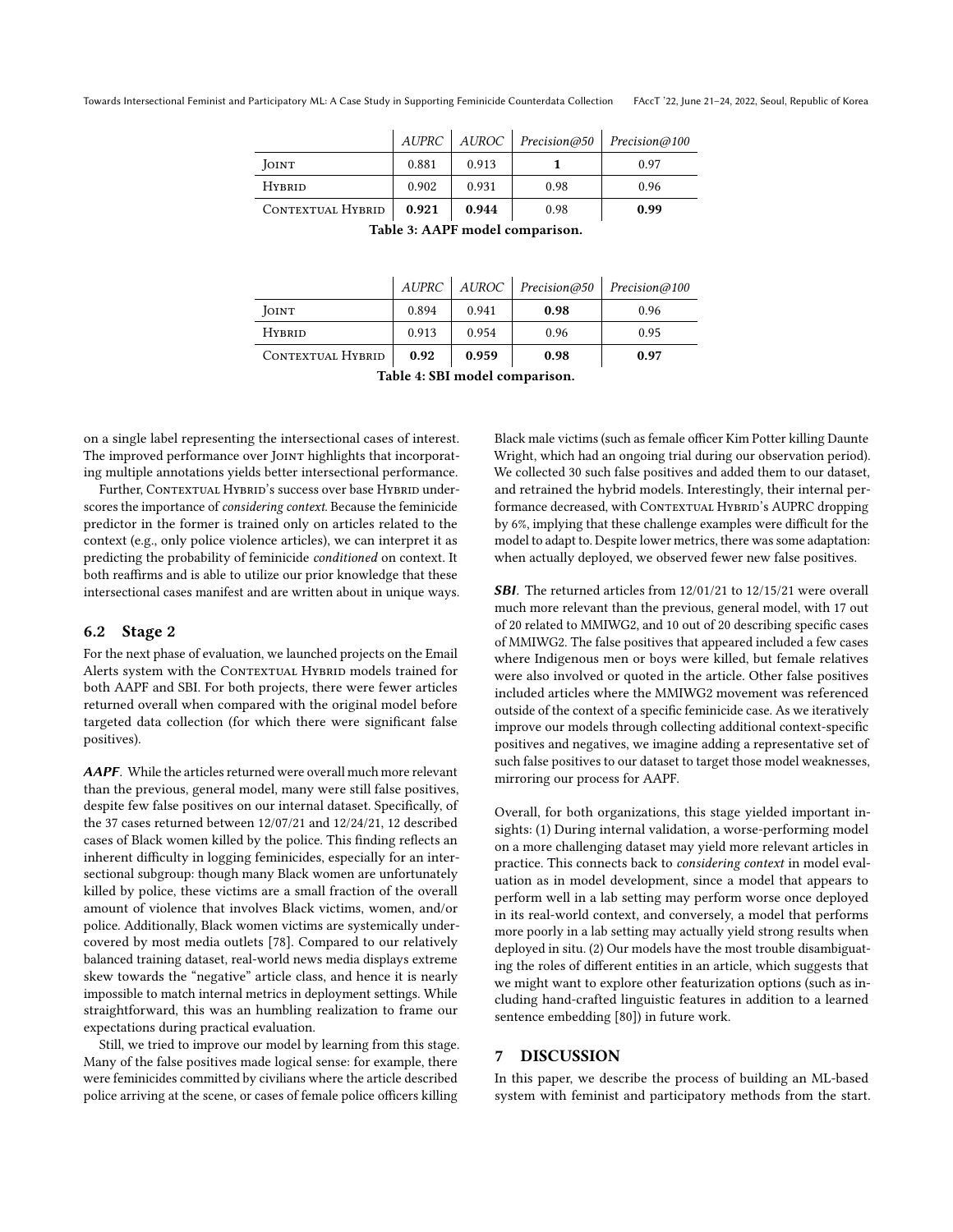While prior approaches to addressing harmful ML systems have focused on post-hoc technical fixes or considering user input at discrete points in the development process, we instead pose the more forward-facing question of how to conceptualize and design ML systems in support of co-liberation. We consider a concrete case study in which we co-designed datasets and machine learning models to support the efforts of activists who collect and monitor data about feminicide. In particular, we focus on our efforts to create ML models to detect instances of feminicide from news media that work well not only for the majority cases, but also for groups that monitor specific, intersectional forms of gender-related violence.

Guided by the framework of data feminism, we demonstrate how intersectional feminist goals shaped each stage of our process, from problem conceptualization all the way to evaluation and deployment. For example, we highlight how the goal of challenging power led us to work with a diverse group of counterdata activists; how the goal of considering context motivated our iterative data collection process and CONTEXTUAL HYBRID model architecture; or how the goal of embracing pluralism influenced our multi-stage evaluation focused on practical relevance for each group. We find that the resulting models return more relevant results for two intersectional monitoring organizations than a general model that does not take context into account.

Through this process, we distill some practical lessons learned from approaching ML with an intersectional feminist lens. A commitment to intersectionality means that systems should work not only for the mainstream, majority use case, but also for those on the margins. In contrast to dominant values of speed and efficiency, this requires dedicating (possibly a lot of) additional time and resources towards these more specific use cases. Project plans can be developed from the start to anticipate this additional time, reduce the sense of urgency which often leads to overlooking marginal identities, and appreciate the opportunity to build trust and community with impacted groups [\[47\]](#page-10-51). In addition to taking longer, a truly participatory process necessarily must be iterative and ongoing. While we discuss the results of a particular set of models here, we also understand that they are imperfect, that the needs of our partner organizations may evolve, and that the data we deal with may also shift substantially as reporting around feminicide changes. We have already begun additional rounds of data collection, development and evaluation, and imagine this as an ongoing process — not in pursuit of a "perfect" model after which we declare the project finished, but towards a sustained, trusted collaboration in which we can continually support activist efforts.

Looking forward, we consider the interplay between generalizability and context-specificity. As part of the overarching Data Against Feminicide project, we are onboarding 20 more monitoring organizations into the Email Alerts system. We imagine that there are likely to be other groups for whom our existing set of models will not work well — in particular, those who focus on subcategories of gender-related violence that sit at the intersection of many forces of domination (e.g., trans violence, feminicides of sex workers, or Indigenous land defenders). The number of relevant cases reported in the news media for these subcategories is also likely to be relatively small compared to the (unfortunately) larger numbers of feminicide. While these forms of violence are important to understand on their own, and while we will likely need to

build separate, context-specific models for each focus, many aspects of our approach are generalizable. For example, the iterative process of collecting context-specific positives (beginning with cases the groups have already identified) and context-specific negatives (based on iteratively identifying areas for which the model is underspecified) is generalizable to many contexts in which the positive cases of interest comprise a highly-specific type of example.

We also acknowledge the tensions brought up by our current approach. For example, while we annotated AAPF's data with "police violence" and "feminicide", we did not include a race annotation even though their focus is specifically on Black women. While technologies exist to infer race (e.g., from names or photos), they are often ethically fraught. As a result of excluding this information from the dataset, the model cannot learn the specific intersectional identity of interest. In the case of SBI, due to the difficulty of inferring Indigenous identity, we primarily used articles that were explicitly framed as an MMIWG2 case — which means our classifier may miss out on relevant articles that fall outside of this framing. More generally, we see an unavoidable tension in this work between classifying people with rigid categorization systems (e.g., race, gender) and the inherent fluidity of these categories [\[51,](#page-10-52) [71\]](#page-11-21). Staying with this tension is part of data feminism's commitment to rethinking binaries and hierarchies. It is also one of the reasons that our system locates the ultimate decision-making power to determine whether an article is relevant in the human activists themselves.

Finally, for scholars who may struggle to understand the focus on intersectional groups as the path towards universal liberation, we wish to end with this quote from the Combahee River Collective. They write: "If Black women were free, it would mean that everyone else would have to be free, since our freedom would necessitate the destruction of all the systems of oppression" [\[16\]](#page-10-10). In other words, intersectional analysis and action are of utmost importance to secure co-liberation — to free us all from the matrix of domination that harms us all.

## ACKNOWLEDGMENTS

We wish to acknowledge the Sovereign Bodies Institute, the African American Policy Forum, and all of the people and organizations interviewed in the Data Against Feminicide project for their time, labor, care and dedication to righting the balance of justice.

#### REFERENCES

- <span id="page-9-6"></span>[1] Data Against Feminicide 2021. 2021. https://datoscontrafeminicidio.net/en/2021 edition/.
- <span id="page-9-5"></span>Celia Amorós. 1990. Violencia contra las mujeres y pactos patriarcales. (1990).
- <span id="page-9-3"></span>[3] Isabelle Anguelovski. 2014. Neighborhood as Refuge Community Reconstruction, Place Remaking, and Environmental Justice in the City. [https://doi.org/10.7551/](https://doi.org/10.7551/mitpress/9780262026925.001.0001) [mitpress/9780262026925.001.0001](https://doi.org/10.7551/mitpress/9780262026925.001.0001)
- <span id="page-9-4"></span>[4] Chelsea Barabas, Colin Doyle, JB Rubinovitz, and Karthik Dinakar. 2020. Studying up: reorienting the study of algorithmic fairness around issues of power. In Proceedings of the 2020 Conference on Fairness, Accountability, and Transparency. 167–176.
- <span id="page-9-2"></span>[5] Fran Baum, Colin MacDougall, and Danielle Smith. 2006. Participatory action research. Journal of Epidemiology & Community Health 60, 10 (2006), 854–857. https://doi.org/10.1136/jech.2004.028662 https://doi.org/10.1136/jech.2004.028662 arXiv[:https://jech.bmj.com/content/60/10/854.full.pdf](https://arxiv.org/abs/https://jech.bmj.com/content/60/10/854.full.pdf)
- <span id="page-9-0"></span>Ruha Benjamin. 2019. Race after technology: Abolitionist tools for the new jim code. Social Forces (2019).
- <span id="page-9-1"></span>[7] Janine Berg, Marianne Furrer, Ellie Harmon, Uma Rani, and M Six Silberman. 2018. Digital labour platforms and the future of work. Towards decent work in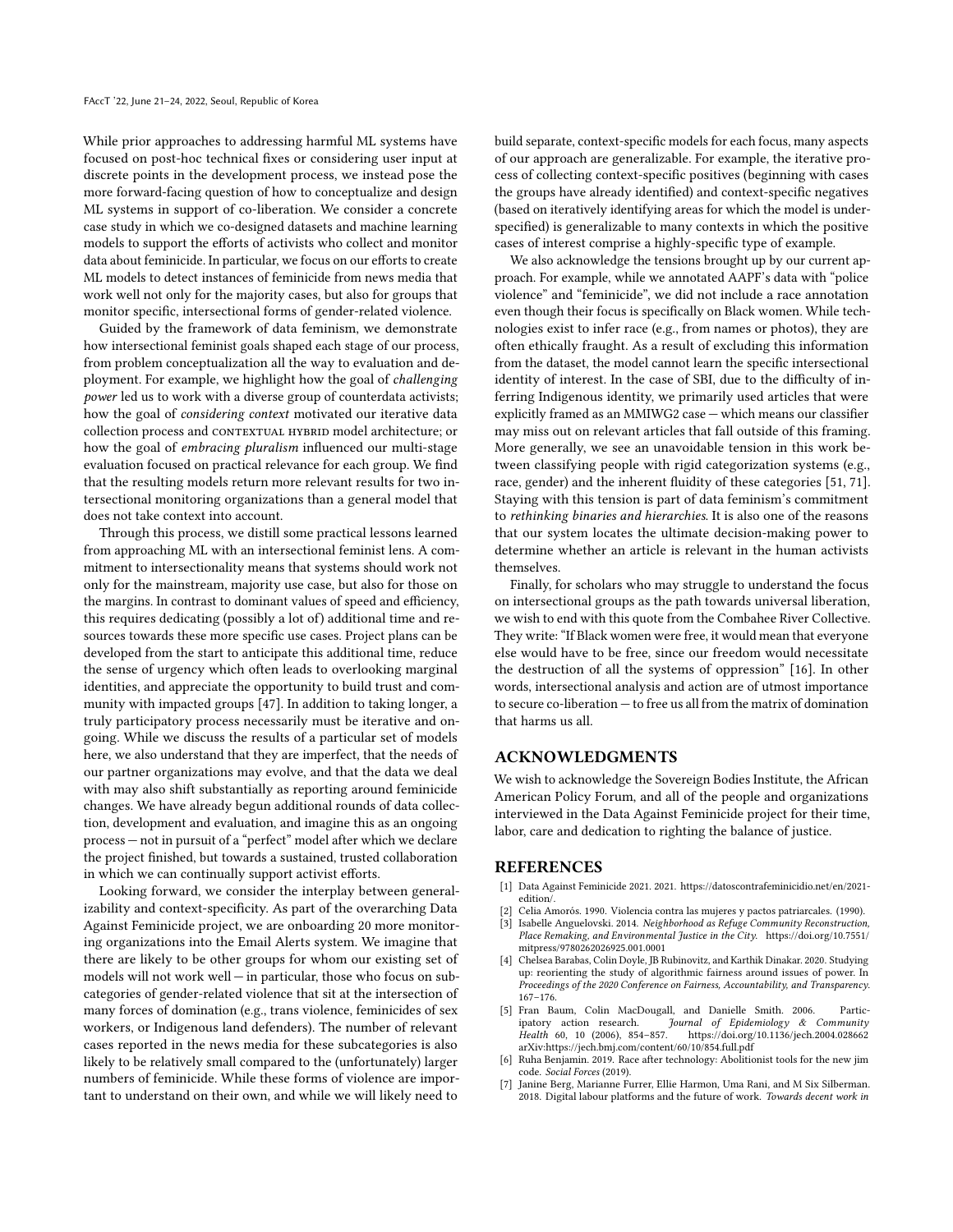Towards Intersectional Feminist and Participatory ML: A Case Study in Supporting Feminicide Counterdata Collection FAccT '22, June 21–24, 2022, Seoul, Republic of Korea

the online world. Genf: International Labour Organization ILO (2018).

- <span id="page-10-32"></span>[8] Artigo 19 Brasil. 2018. Dados Sobre Feminicidio No Brasil. [https:](https://artigo19.org/wp-content/blogs.dir/24/files/2018/03/Dados-Sobre-Feminic%C3%ADdio-no-Brasil-.pdf) [//artigo19.org/wp-content/blogs.dir/24/files/2018/03/Dados-Sobre-](https://artigo19.org/wp-content/blogs.dir/24/files/2018/03/Dados-Sobre-Feminic%C3%ADdio-no-Brasil-.pdf)[Feminic%C3%ADdio-no-Brasil-.pdf](https://artigo19.org/wp-content/blogs.dir/24/files/2018/03/Dados-Sobre-Feminic%C3%ADdio-no-Brasil-.pdf)
- <span id="page-10-15"></span>[9] Tone Bratteteig and Guri Verne. 2018. Does AI Make PD Obsolete? Exploring Challenges from Artificial Intelligence to Participatory Design. In Proceedings of the 15th Participatory Design Conference: Short Papers, Situated Actions, Workshops and Tutorial - Volume 2 (Hasselt and Genk, Belgium) (PDC '18). Association for Computing Machinery, New York, NY, USA, Article 8, 5 pages. [https://doi.org/](https://doi.org/10.1145/3210604.3210646) [10.1145/3210604.3210646](https://doi.org/10.1145/3210604.3210646)
- <span id="page-10-1"></span>[10] Joy Buloamwini. 2022. Facing the Coded Gaze with Evocative Audits and Algorithmic Audits. PhD dissertation. Massachusetts Institute of Technology.
- <span id="page-10-28"></span>[11] Joy Buolamwini and Timnit Gebru. 2018. Gender shades: Intersectional accuracy disparities in commercial gender classification. In Conference on fairness, accountability and transparency. PMLR, 77–91.
- <span id="page-10-36"></span>[12] Judith Butler. 2004. Undoing gender. Psychology Press.
- <span id="page-10-16"></span>[13] Carrie J. Cai, Samantha Winter, David Steiner, Lauren Wilcox, and Michael Terry. 2019. "Hello AI": Uncovering the Onboarding Needs of Medical Practitioners for Human-AI Collaborative Decision-Making. Proc. ACM Hum.-Comput. Interact. 3, CSCW, Article 104 (nov 2019), 24 pages.<https://doi.org/10.1145/3359206>
- <span id="page-10-31"></span>[14] CEPAL. 2018. Al menos 2.795 mujeres fueron víctimas de feminicidio en 23 países de América Latina y el Caribe en 2017. [https:](https://www.cepal.org/es/comunicados/cepal-al-menos-2795-mujeres-fueron-victimas-feminicidio-23-paises-america-latina-caribe) [//www.cepal.org/es/comunicados/cepal-al-menos-2795-mujeres-fueron](https://www.cepal.org/es/comunicados/cepal-al-menos-2795-mujeres-fueron-victimas-feminicidio-23-paises-america-latina-caribe)[victimas-feminicidio-23-paises-america-latina-caribe](https://www.cepal.org/es/comunicados/cepal-al-menos-2795-mujeres-fueron-victimas-feminicidio-23-paises-america-latina-caribe)
- <span id="page-10-50"></span>[15] Daniel Cer, Yinfei Yang, Sheng-yi Kong, Nan Hua, Nicole Limtiaco, Rhomni St John, Noah Constant, Mario Guajardo-Cespedes, Steve Yuan, Chris Tar, et al. 2018. Universal sentence encoder for English. In Proceedings of the 2018 Conference on Empirical Methods in Natural Language Processing: System Demonstrations. 169–174.
- <span id="page-10-10"></span>[16] Combahee River Collective. 1977. A Black Feminist Statement.
- <span id="page-10-5"></span>[17] P.H. Collins. 2000. Black Feminist Thought: Knowledge, Consciousness, and the Politics of Empowerment. Routledge.
- <span id="page-10-8"></span>[18] Patricia Hill Collins. 2019. Intersectionality as critical social theory. Duke University Press.
- <span id="page-10-21"></span>[19] Sasha Costanza-Chock. 2020. Design justice: Community-led practices to build the worlds we need. The MIT Press.
- <span id="page-10-9"></span>[20] Kimberlé Crenshaw. 1989. Demarginalizing the intersection of race and sex: A black feminist critique of antidiscrimination doctrine, feminist theory and antiracist politics. u. Chi. Legal f. (1989), 139.
- <span id="page-10-6"></span>[21] Kimberle Crenshaw. 1991. Mapping the Margins: Intersectionality, Identity Politics, and Violence against Women of Color. Stanford Law Review 43, 6 (1991), 1241–1299.<http://www.jstor.org/stable/1229039>
- <span id="page-10-37"></span>[22] Caroline Criado-Perez. 2019. Invisible Women: Data Bias in a World Designed for Men. Abrams Press.
- <span id="page-10-38"></span>[23] Morgan Currie, Britt S Paris, Irene Pasquetto, and Jennifer Pierre. 2016. The conundrum of police officer-involved homicides: Counter-data in Los Angeles County. Big Data & Society 3, 2 (2016), 2053951716663566. [https://doi.org/10.](https://doi.org/10.1177/2053951716663566) [1177/2053951716663566](https://doi.org/10.1177/2053951716663566) arXiv[:https://doi.org/10.1177/2053951716663566](https://arxiv.org/abs/https://doi.org/10.1177/2053951716663566)
- <span id="page-10-2"></span>[24] Lina Dencik, Arne Hintz, and Jonathan Cable. 2016. Towards data justice? The ambiguity of anti-surveillance resistance in political activism. Big Data & Society 3, 2 (2016).
- <span id="page-10-3"></span>[25] Lina Dencik, Arne Hintz, Joanna Redden, and Emiliano Treré. 2019. Exploring data justice: Conceptions, applications and directions. Information, Communication & Society 22, 7 (2019), 873–881.
- <span id="page-10-12"></span>[26] Jia Deng, Wei Dong, Richard Socher, Li-Jia Li, Kai Li, and Li Fei-Fei. 2009. ImageNet: A large-scale hierarchical image database. In 2009 IEEE Conference on Computer Vision and Pattern Recognition. 248–255. [https://doi.org/10.1109/CVPR.](https://doi.org/10.1109/CVPR.2009.5206848) [2009.5206848](https://doi.org/10.1109/CVPR.2009.5206848)
- <span id="page-10-40"></span>[27] Catherine D'Ignazio. 2023. Counting Feminicide: Data Feminism in Action. MIT Press.
- <span id="page-10-4"></span>[28] Catherine D'Ignazio, Isadora Cruxên, Ángeles Martinez, Mariel García-Montes, Helena Suárez Val, Silvana Fumega, Harini Suresh, and Wonyoung So. 2022. Feminicide & Counterdata Collection: Activist Efforts To Monitor And Challenge Gender-based Violence. In submission (2022).
- <span id="page-10-0"></span>[29] Catherine D'ignazio and Lauren F Klein. 2020. Data feminism. MIT press.
- <span id="page-10-41"></span>[30] Alice Driver. 2015. More or less dead: Feminicide, haunting, and the ethics of representation in Mexico. University of Arizona Press.
- <span id="page-10-48"></span>[31] Kristin Nicole Dukes and Sarah E Gaither. 2017. Black racial stereotypes and victim blaming: Implications for media coverage and criminal proceedings in cases of police violence against racial and ethnic minorities. Journal of Social Issues 73, 4 (2017), 789–807.
- <span id="page-10-47"></span>[32] Catherine D'Ignazio, Helena Suárez Val, Silvana Fumega, Harini Suresh, and Isadora Cruxên. 2020. Feminicide & machine learning: detecting gender-based violence to strengthen civil sector activism. Mechanism Design for Social Good (MD4SG '20) (2020).
- <span id="page-10-43"></span>[33] Jenny Rose Finkel, Trond Grenager, and Christopher D Manning. 2005. Incorporating non-local information into information extraction systems by gibbs

sampling. In Proceedings of the 43rd Annual Meeting of the Association for Computational Linguistics (ACL'05). 363–370.

- <span id="page-10-29"></span>[34] Rosa-Linda Fregoso and Cynthia Bejarano. 2010. Introduction: A cartography of feminicide in the Americas. In Terrorizing Women. Duke University Press, 1–42.
- <span id="page-10-11"></span>[35] Evgeniy Gabrilovich and Shaul Markovitch. 2009. Wikipedia-based semantic interpretation for natural language processing. Journal of Artificial Intelligence Research 34 (2009), 443–498.
- <span id="page-10-18"></span>[36] Mariel García-Montes. 2020. View source: making secure communication tools more USABLE. XRDS: Crossroads, The ACM Magazine for Students 26, 4 (2020), 16–19.
- <span id="page-10-33"></span>[37] Claudia Garcia-Moreno, Alessandra Guedes, Wendy Knerr, R Jewkes, S Bott, and S Ramsay. 2012. Understanding and addressing violence against women. World Health Organization, Issue brief No. WHO/RHR/12.37)(S. Ramsay, Ed.) (2012).
- <span id="page-10-49"></span>[38] Kristen Gilchrist. 2010. "Newsworthy" Victims? Feminist Media Studhttps://doi.org/10.1080/14680777.2010.514110 arXiv[:https://doi.org/10.1080/14680777.2010.514110](https://arxiv.org/abs/https://doi.org/10.1080/14680777.2010.514110)
- <span id="page-10-27"></span>[39] Joanne Gray and Alice Witt. 2021. A feminist data ethics of care for machine learning: The what, why, who and how. First Monday (2021).
- <span id="page-10-13"></span>[40] Mary L Gray and Siddharth Suri. 2019. Ghost work: How to stop Silicon Valley from building a new global underclass. Eamon Dolan Books.
- <span id="page-10-22"></span>[41] Aimi Hamraie and Kelly Fritsch. 2019. Crip technoscience manifesto. Catalyst: Feminism, Theory, Technoscience 5, 1 (2019), 1–33.
- <span id="page-10-24"></span>[42] Leif Hancox-Li and I Elizabeth Kumar. 2021. Epistemic values in feature importance methods: Lessons from feminist epistemology. In Proceedings of the 2021 ACM Conference on Fairness, Accountability, and Transparency. 817–826.
- <span id="page-10-45"></span>[43] Alex Hanna. 2017. MPEDS: Automating the generation of protest event data. (2017).
- <span id="page-10-25"></span>[44] Donna Haraway. 1988. Situated Knowledges: The Science Question in Feminism and the Privilege of Partial Perspective. Feminist Studies 14, 3 (1988), 575–599. <http://www.jstor.org/stable/3178066>
- <span id="page-10-20"></span>[45] Christina Harrington, Sheena Erete, and Anne Marie Piper. 2019. Deconstructing community-based collaborative design: Towards more equitable participatory design engagements. Proceedings of the ACM on Human-Computer Interaction 3, CSCW (2019), 1–25.
- <span id="page-10-44"></span>[46] Matthew Honnibal and Ines Montani. 2017. spaCy 2: Natural language understanding with Bloom embeddings, convolutional neural networks and incremental parsing. (2017).
- <span id="page-10-51"></span>[47] Kenneth Jones and Tema Okun. 2001. White supremacy culture. Dismantling Racism: A Workbook for Social Change (2001).
- <span id="page-10-23"></span>[48] Michael Katell, Meg Young, Dharma Dailey, Bernease Herman, Vivian Guetler, Aaron Tam, Corinne Bintz, Daniella Raz, and PM Krafft. 2020. Toward situated interventions for algorithmic equity: lessons from the field. In Proceedings of the 2020 conference on fairness, accountability, and transparency. 45–55.
- <span id="page-10-46"></span>[49] Katherine A Keith, Abram Handler, Michael Pinkham, Cara Magliozzi, Joshua McDuffie, and Brendan O'Connor. 2017. Identifying civilians killed by police with distantly supervised entity-event extraction. arXiv preprint arXiv:1707.07086  $(2017)$
- <span id="page-10-34"></span>[50] Tamil Kendall. 2020. A Synthesis of Evidence on the Collection and Use of Administrative Data on Violence against Women: Background Paper for the Development of Global Guidance. UN Women.
- <span id="page-10-52"></span>[51] Os Keyes. 2018. The misgendering machines: Trans/HCI implications of automatic gender recognition. Proceedings of the ACM on human-computer interaction 2, CSCW (2018), 1–22.
- <span id="page-10-14"></span>[52] Bogdan Kulynych, David Madras, Smitha Milli, Inioluwa Deborah Raji, Angela Zhou, and Richard Zemel. 2020. Participatory approaches to machine learning. In International Conference on Machine Learning Workshop.
- <span id="page-10-35"></span>[53] Marcela Lagarde y de los Ríos. 1996. Género y feminismo: desarrollo humano y democracia. Siglo XXI Editores México.
- <span id="page-10-30"></span>[54] Marcela Lagarde y de los Ríos. 2010. Preface: Feminist Keys for Understanding Feminicide: Theoretical, Political, and Legal Construction. In Terrorizing Women: Feminicide in the Americas. Duke University Press. [https://doi.org/10.1215/](https://doi.org/10.1215/9780822392644) [9780822392644](https://doi.org/10.1215/9780822392644)
- <span id="page-10-42"></span>[55] Kalev Leetaru and Philip A Schrodt. 2013. Gdelt: Global data on events, location, and tone, 1979–2012. In ISA annual convention, Vol. 2. Citeseer, 1–49.
- <span id="page-10-17"></span>[56] Donald Martin Jr, Vinodkumar Prabhakaran, Jill Kuhlberg, Andrew Smart, and William S Isaac. 2020. Participatory problem formulation for fairer machine learning through community based system dynamics. International Conference on Learning Representations (ICLR) (2020).
- <span id="page-10-19"></span>[57] Laurenellen McCann. 2015. Building Technology With, Not For Communities: An Engagement Guide for Civic Tech. [https://medium.com/organizer](https://medium.com/organizer-sandbox/building-technology-with-not-for-communities-an-engagement-guide-for-civic-tech-b8880982e65a)[sandbox/building-technology-with-not-for-communities-an-engagement](https://medium.com/organizer-sandbox/building-technology-with-not-for-communities-an-engagement-guide-for-civic-tech-b8880982e65a)[guide-for-civic-tech-b8880982e65a](https://medium.com/organizer-sandbox/building-technology-with-not-for-communities-an-engagement-guide-for-civic-tech-b8880982e65a)
- <span id="page-10-39"></span>[58] Amanda Meng and Carl DiSalvo. 2018. Grassroots resource mobilization through counter-data action. Big Data & Society 5, 2 (2018), 2053951718796862. [https://doi.](https://doi.org/10.1177/2053951718796862) [org/10.1177/2053951718796862](https://doi.org/10.1177/2053951718796862) arXiv[:https://doi.org/10.1177/2053951718796862](https://arxiv.org/abs/https://doi.org/10.1177/2053951718796862)
- <span id="page-10-26"></span>[59] Laura Nader. 1972. Up the anthropologist: Perspectives gained from studying up.  $(1972)$
- <span id="page-10-7"></span>[60] Jennifer C Nash. 2018. Black feminism reimagined. Duke University Press.